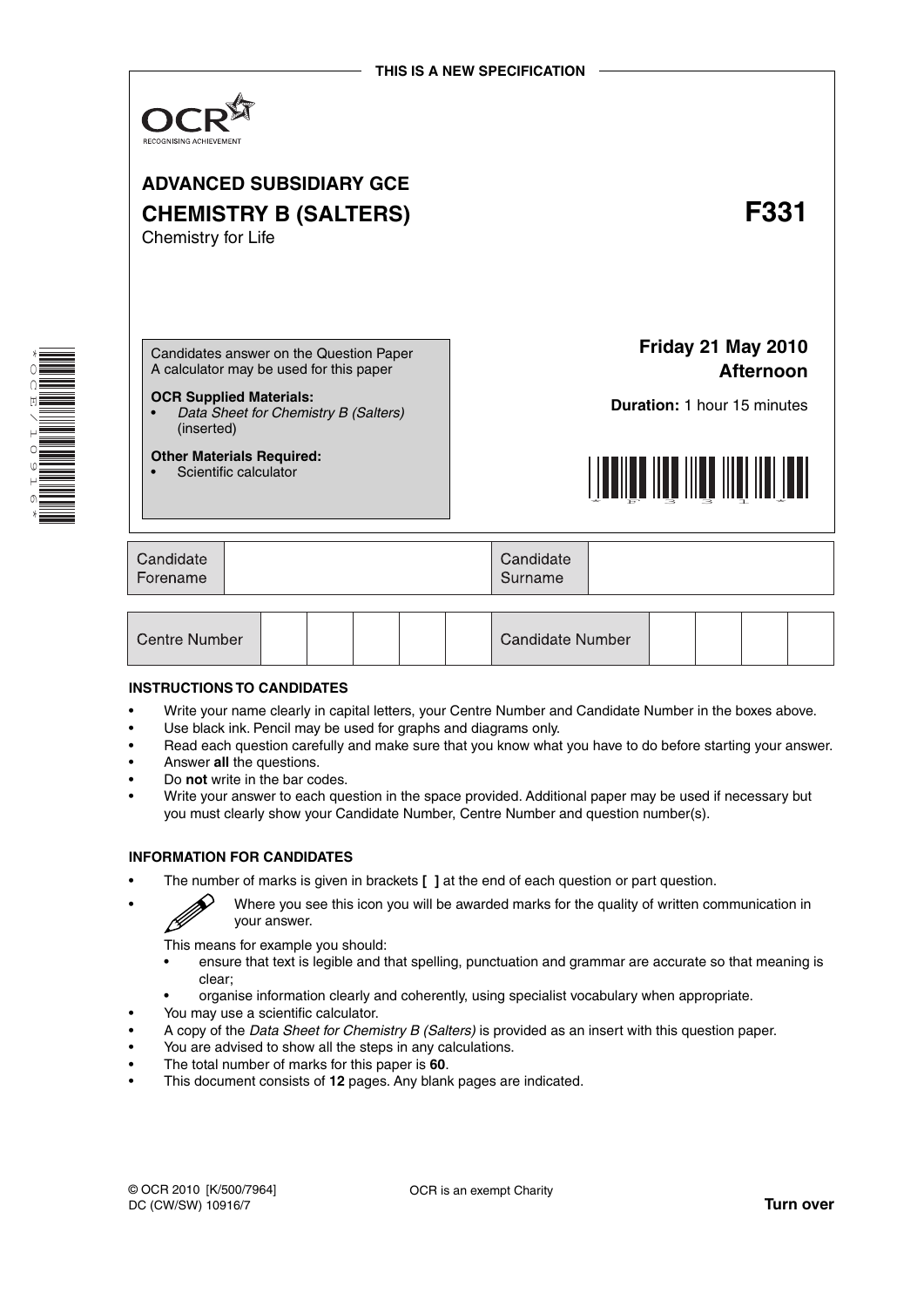### Answer all the questions.

- $\blacksquare$ Nitrogen forms several gaseous oxides, including nitrogen monoxide, NO, and dinitrogen oxide,  $N<sub>2</sub>O$ .
	- (a) Nitrogen monoxide is a pollutant gas found in car exhaust emissions.
		- (i) Explain how nitrogen monoxide is formed in a car engine.

 $(ii)$ State one polluting effect of nitrogen monoxide and its consequence.

(iii) Cars can be fitted with catalytic converters which convert pollutant gases such as nitrogen monoxide to harmless gases.

Name the harmless gas to which nitrogen monoxide is converted when passed over an appropriate catalytic converter.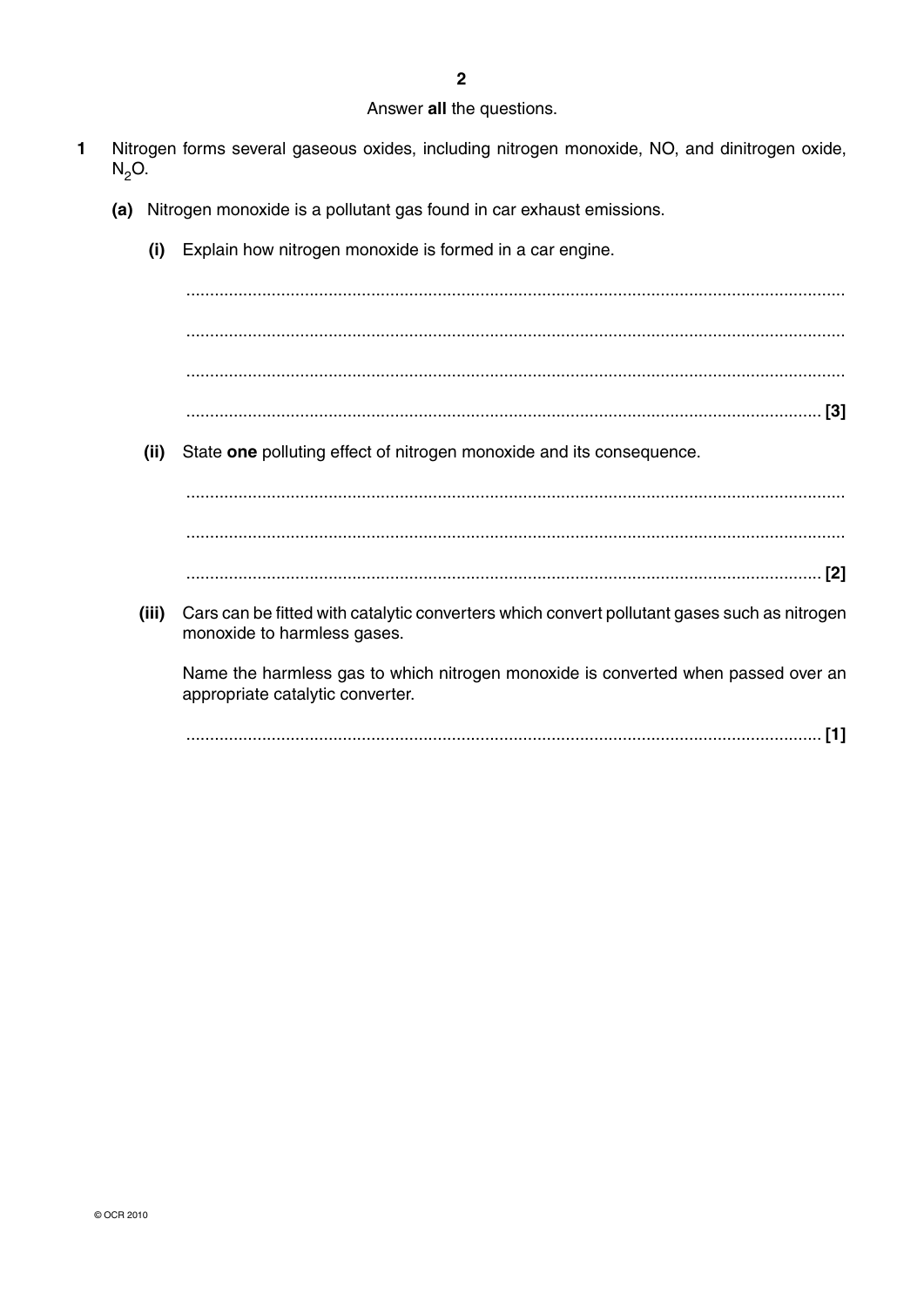**(iv)** Precious metals such as rhodium are used as heterogeneous catalysts in catalytic converters.

A simple model of heterogeneous catalysis describes four main stages in the process.

List the four stages, in order, below.



*Your answer should include the appropriate technical terms, spelled correctly.* 

- Stage 1 ............................................................................................................................... ........................................................................................................................................... Stage 2 ............................................................................................................................... ........................................................................................................................................... Stage 3 ............................................................................................................................... ........................................................................................................................................... Stage 4 ............................................................................................................................... ...................................................................................................................................... **[4]**
- **(b)** Another oxide of nitrogen, dinitrogen oxide, N<sub>2</sub>O, is used in some racing cars. N<sub>2</sub>O decomposes readily on heating. The equation for the decomposition is:

 $2N_2O(g) \rightarrow 2N_2(g) + O_2(g)$  equation 1.1

The standard enthalpy change of formation,  $\Delta H_{\text{f}}^{\text{\O}}$  for N<sub>2</sub>O is +82.0 kJ mol<sup>-1</sup>.

Use the information above to calculate the enthalpy change, under standard conditions, for the reaction represented by **equation 1.1**.

enthalpy change of reaction = ........................................... kJ mol–1 **[2]**

**[Total: 12]**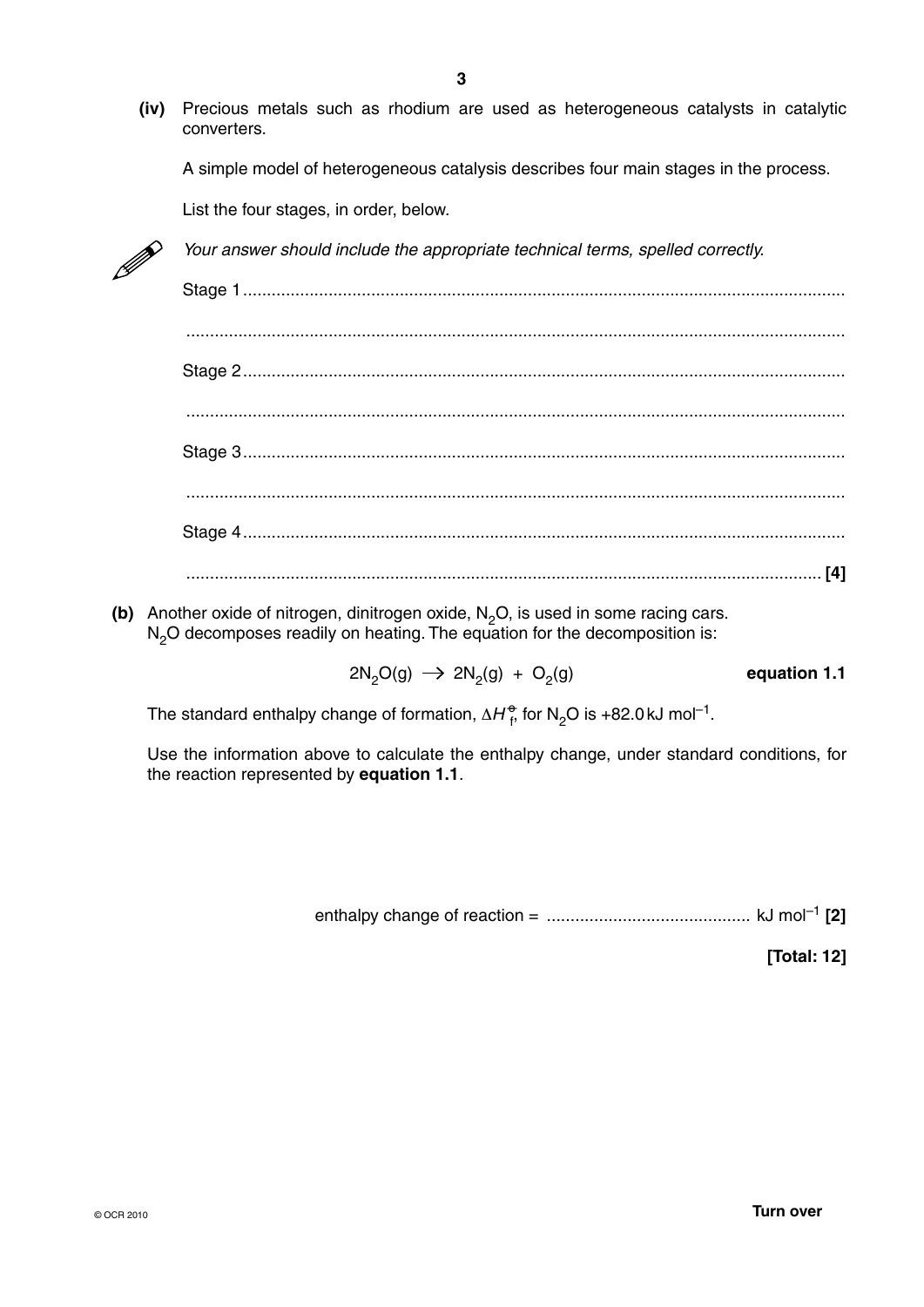**2** Information on how the composition of the Earth's atmosphere has changed over thousands of years can be obtained by drilling 3 kilometre deep ice cores in the Antarctic.

Significant changes in concentrations of lead-207 and lead-208 isotopes over the last hundred years have been identified from the analysis of polar ice cores.

 **(a)** Complete the table below to give the atomic structure of the lead-207 isotope.

| isotope  | protons | neutrons | electrons |
|----------|---------|----------|-----------|
| lead-207 |         |          |           |

**[1]**

 **(b)** A small amount of the element lead that originates from natural sources is always found in the atmosphere. Ice cores analysed using a 'time-of-flight' mass spectrometer show changes in the concentration of this atmospheric lead over time.

In the 'time-of-flight' mass spectrometer

- **(i)** what causes lead atoms to lose electrons and become cations in the ionisation area?
- ........................................................................................................................................... ...................................................................................................................................... **[1] (ii)** what causes the acceleration of lead ions in the acceleration area? ........................................................................................................................................... ...................................................................................................................................... **[1] (iii)** what property of different isotopes causes their ions to take different times to cross the drift region? ........................................................................................................................................... ...................................................................................................................................... **[1] (c)** Data from ice core measurements show that the concentration of the lead-208 isotope rose sharply between 1930 and 1960 but has now fallen back again.  **(i)** How would the appearance of a mass spectrum of a sample taken from a 1950 core differ from the mass spectrum of a sample from a 1930 core? ........................................................................................................................................... ........................................................................................................................................... ...................................................................................................................................... **[1]**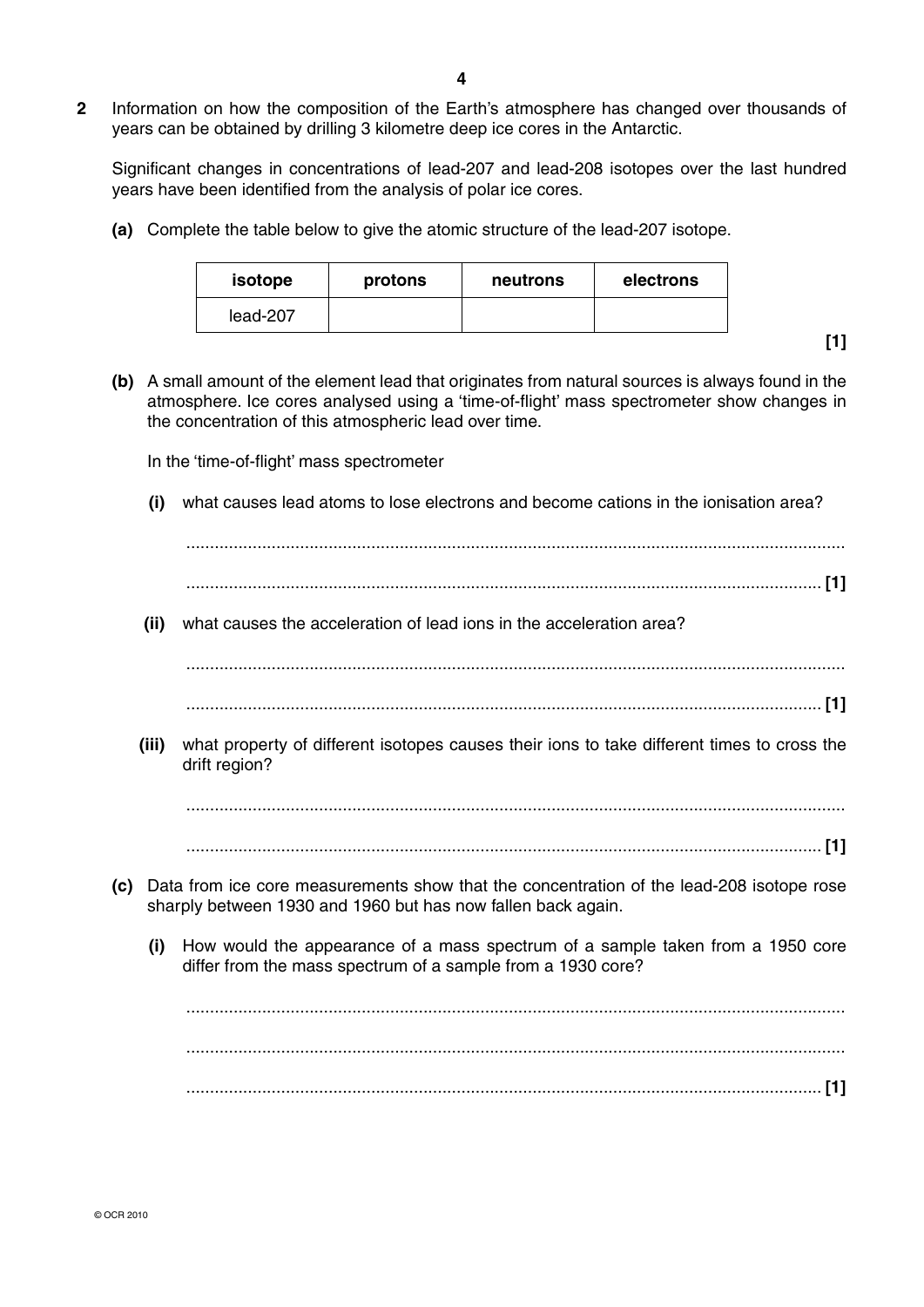**(ii)** The likely reason for the increase in atmospheric lead levels was the use of volatile lead compounds as 'anti-knock' agents in petrol during the mid 1900s.

Explain the cause of 'knocking' in a car engine and suggest why it is undesirable.

 ........................................................................................................................................... ........................................................................................................................................... ...................................................................................................................................... **[2]**

- **(d)** Stable lead-207 atoms are the final product in a series of steps starting with the unstable uranium-235 isotope which is found in some rocks.
	- **(i)** What term is used to describe unstable isotopes of elements?

...................................................................................................................................... **[1]**

 **(ii)** Complete the following nuclear equation for the first step of the breakdown of uranium-235 by alpha decay.

$$
235 \cup \rightarrow \text{...} \qquad \qquad \alpha \qquad + \qquad \text{...} \qquad \qquad [3]
$$

 **(iii)** The ratio of uranium-235 atoms to lead-207 atoms can be used to determine an approximate age for some rocks.

The dating relies on the fact that the half-life of any given unstable isotope is fixed.

Explain the term *half-life*.

 ........................................................................................................................................... ...................................................................................................................................... **[2]**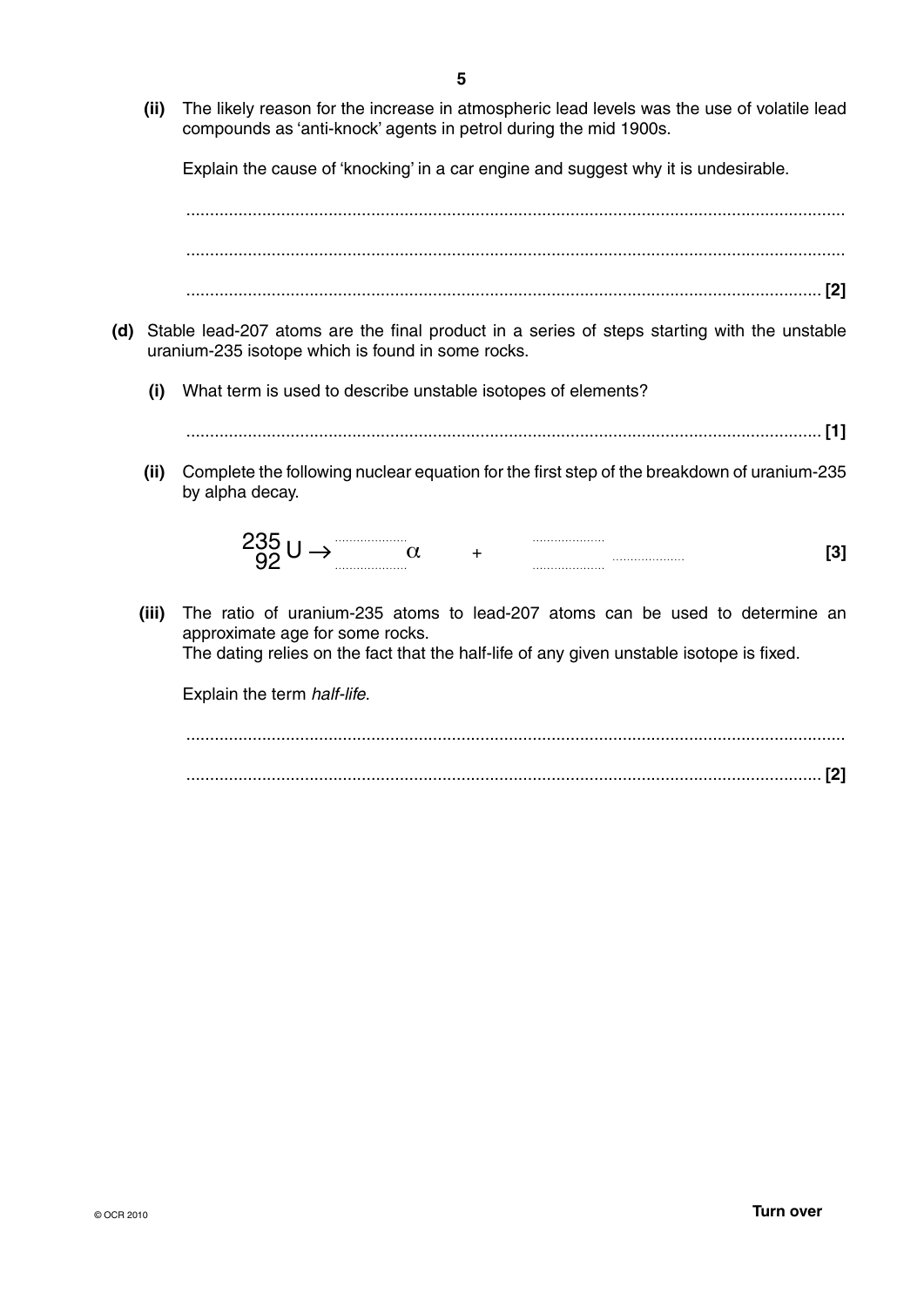- (e) The arrangement of water molecules in ice is very regular. The shape of individual water molecules is important in building up this regular structure.
	- Draw a 'dot-and-cross' diagram for a water molecule.  $(i)$

 $[2]$ 

Use the electron pair repulsion principle to describe and explain the shape of a water  $(ii)$ molecule and suggest the bond angle.

[Total: 19]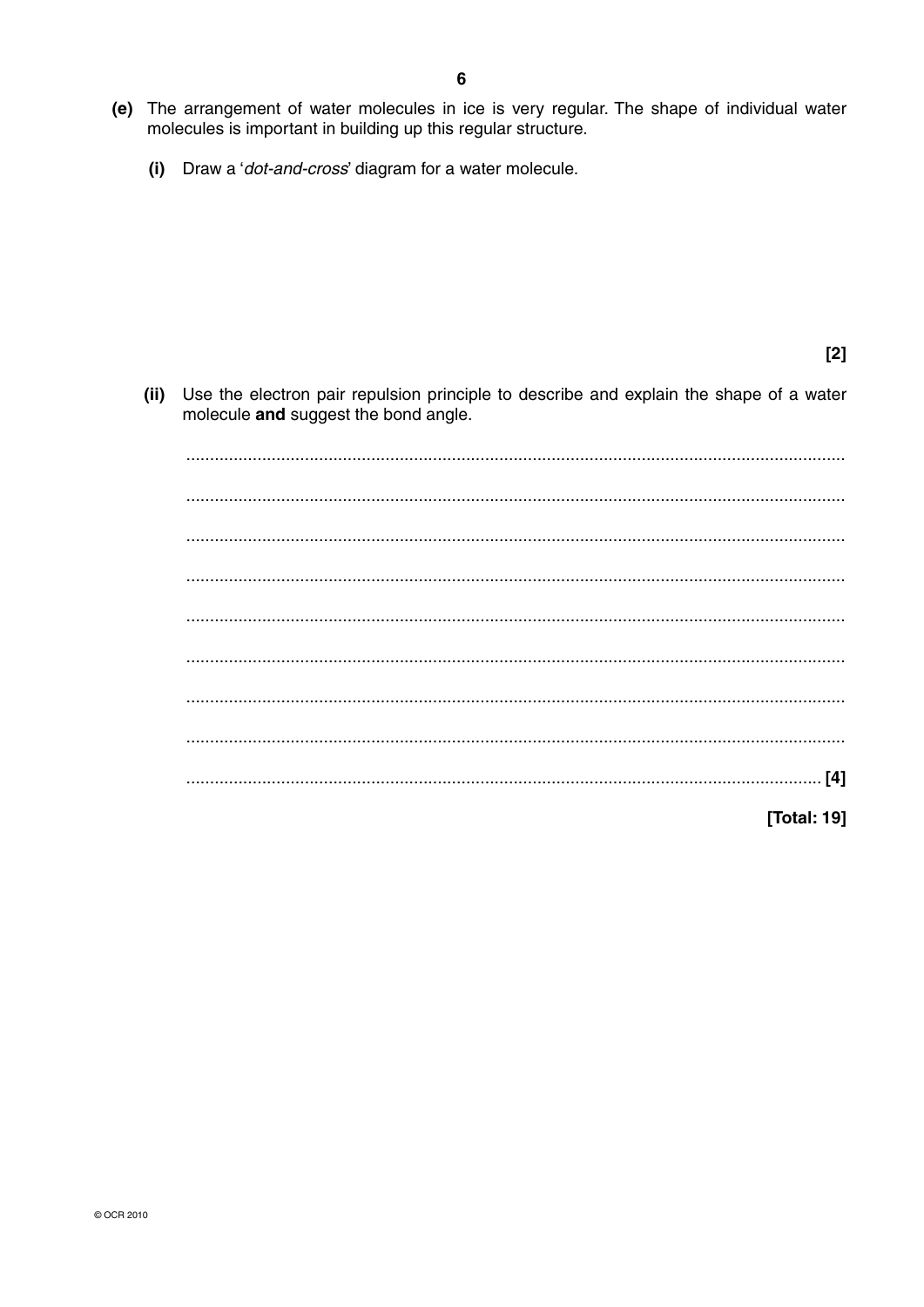- $\mathbf{3}$ Many compounds of the Group 2 element barium are poisonous. For example, solid barium carbonate is used as a rat poison. It reacts with the hydrochloric acid in the stomach to produce soluble barium chloride which is poisonous.
	- (a) (i) Write an equation for the reaction of solid barium carbonate with hydrochloric acid. Carbon dioxide is produced in the reaction.

Show state symbols.

 $[3]$ 

(ii) Barium carbonate will also produce carbon dioxide gas when heated strongly.

There is a trend in the thermal stabilities of the Group 2 carbonates.

- Describe a simple experimental method you could use in the laboratory to determine this trend. Your method should involve the use of lime water.
- $\bullet$ Describe how you would make this a fair test.
- Describe what you would expect to observe.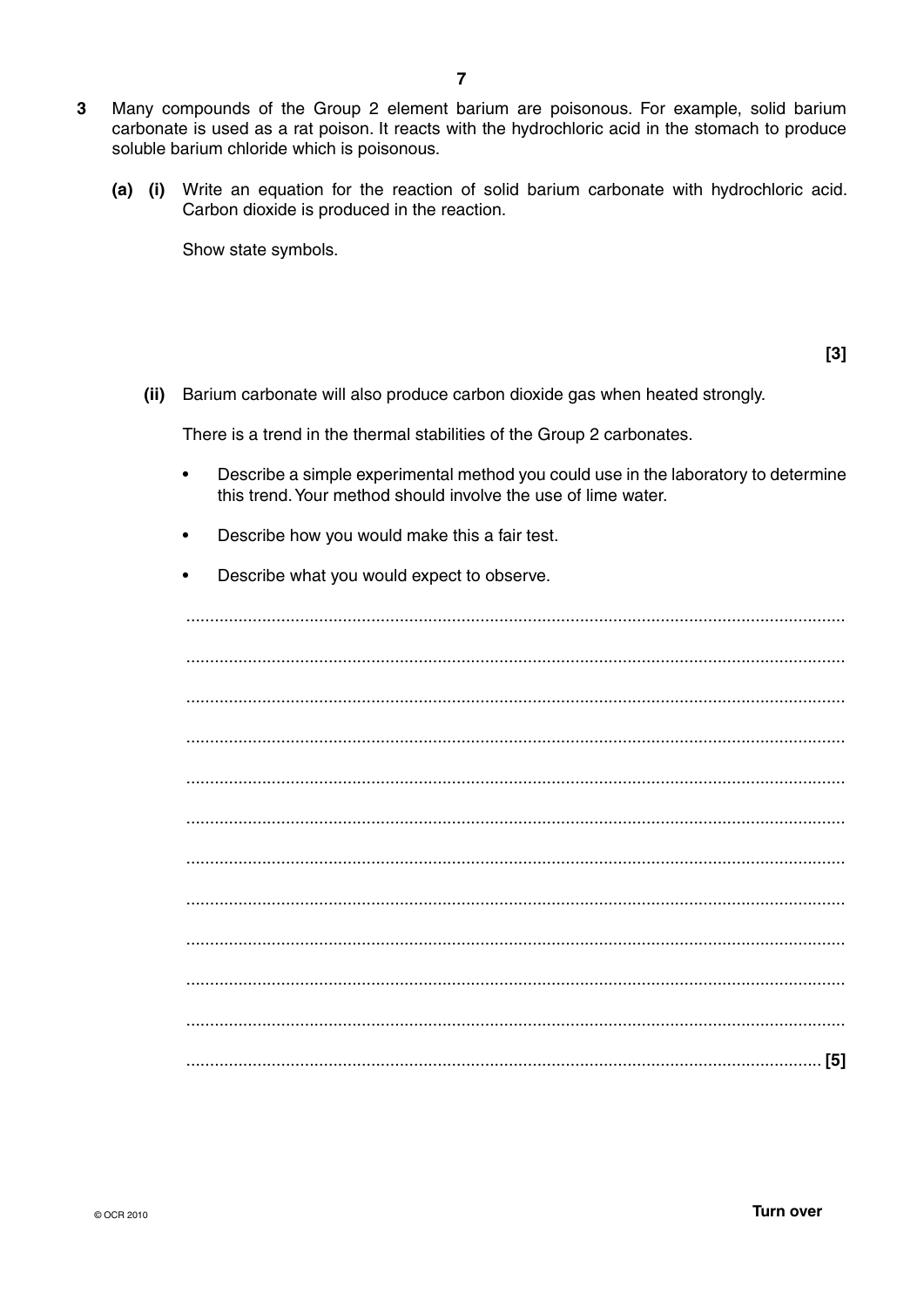(b) Another compound of barium, barium sulfate, BaSO<sub>4</sub>, is used when medical X-rays of the digestive system are taken. Barium sulfate can be swallowed by patients and causes no harm because it is insoluble.

A data book gives the solubility of barium sulfate as  $2.20 \times 10^{-4}$  g per 100 g of water.

Calculate the solubility of barium sulfate in **mol** per 100 g of water.

Give your answer to **three** significant figures.

solubility of barium sulfate = ..................................... mol per 100 g water **[3]**

 **(c)** The position of barium in the Periodic Table is related to its electronic structure.

Explain how the electronic structure of barium is related to the group **and** period of the Periodic Table in which it is found.

 ................................................................................................................................................... ................................................................................................................................................... ................................................................................................................................................... .............................................................................................................................................. **[2]**

**[Total: 13]**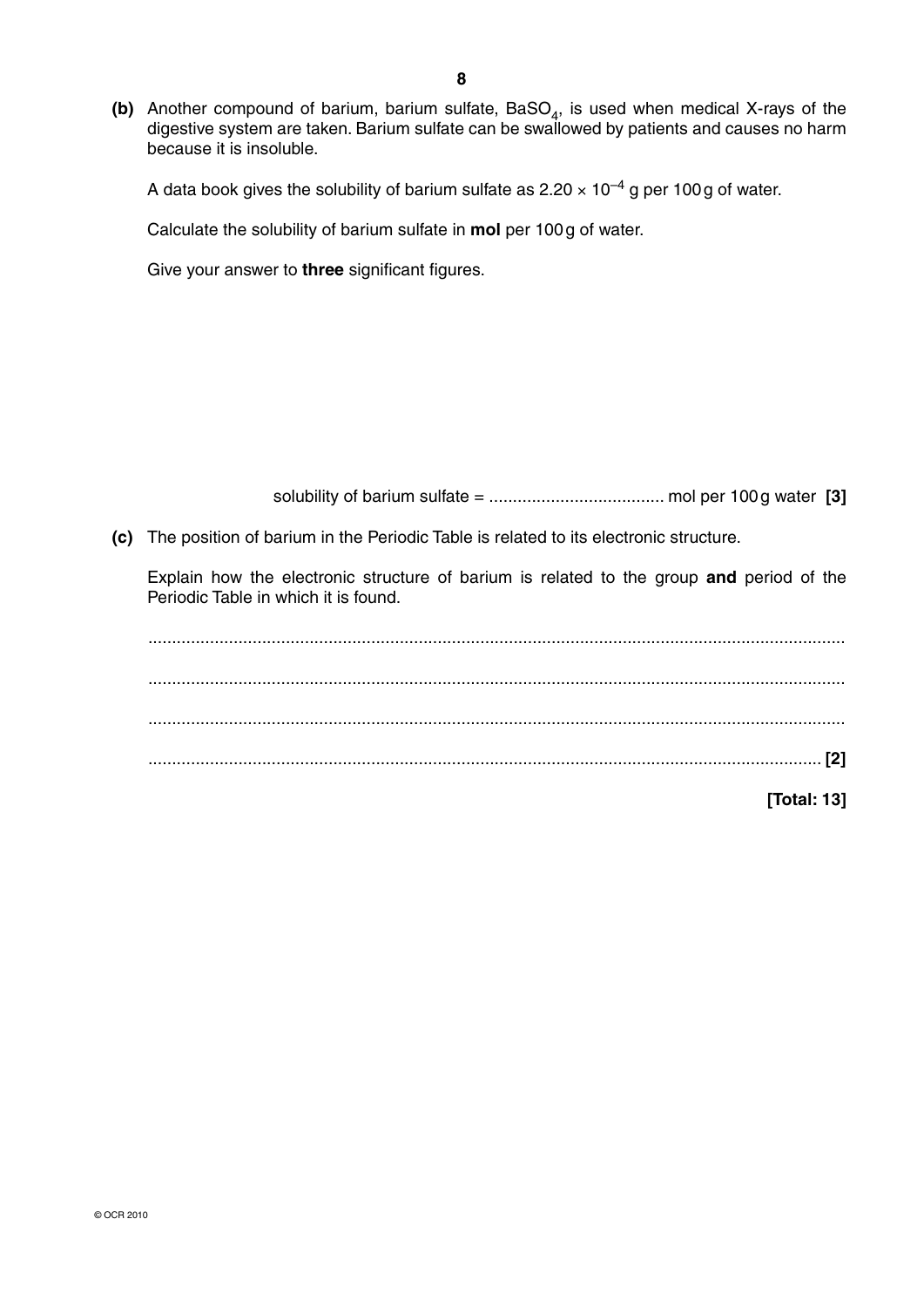- **4** Bioethanol is a well known 'biofuel'. Biobutanol, which is produced from sugar beet, can also be used as a fuel in some combustion engines.
	- **(a)** Name the homologous series to which ethanol and butanol belong.
		- .............................................................................................................................................. **[1]**
	- **(b)** Butanol has the molecular formula,  $C_4H_{10}O$ . There are four structural isomers with this formula that contain the –OH functional group.

Complete the table below to show one other isomer of  $C_4H_{10}O$  that contains an -OH group.

| skeletal<br>formula | OH         | OH         |       |
|---------------------|------------|------------|-------|
| name                | butan-1-ol | butan-2-ol |       |
|                     |            |            | $[2]$ |

- **(c)** Butan-1-ol has several advantages over ethanol as a fuel.
	- **(i)** One advantage is that butan-1-ol has a higher energy density (energy per kilogram of fuel).

Calculate the energy density of butan-1-ol in  $kJ$   $kg^{-1}$ .

Standard enthalpy change of combustion of butan-1-ol,  $\Delta H^{\Theta}_{\hspace{1ex} c}$  = –2676 kJ mol<sup>-1</sup>

 $M_r$  butan-1-ol = 74

energy density = ............................................. kJ kg–1 **[2]**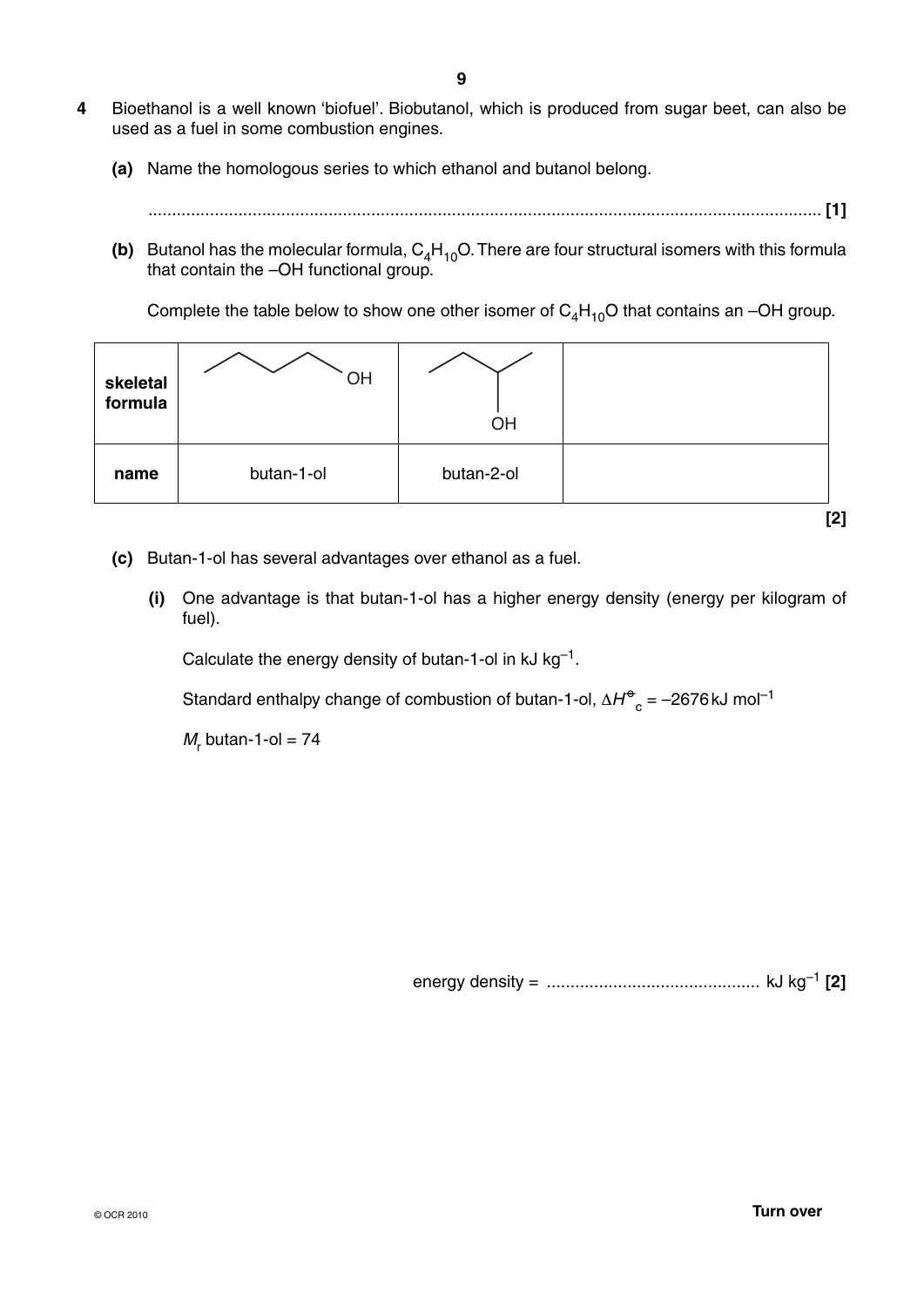(ii) Explain why many reactions are exothermic, using ideas of bond making and bond breaking.

(iii) An advantage of biobutanol is that it mixes well with petrol over a wide range of composition.

Describe and explain the entropy change that occurs when biobutanol mixes with petrol.

(d) A disadvantage of biobutanol is that the air to fuel ratio needed for complete combustion is greater than that of bioethanol.

The equation for the complete combustion of biobutanol vapour in the combustion chamber is given below:

$$
C_4H_9OH + 6O_2 \rightarrow 4CO_2 + 5H_2O \qquad \qquad \text{equation 4.1}
$$

(i) Write an equation for the complete combustion of bioethanol,  $C_2H_5OH$ .

 $[2]$ 

 $(ii)$ Use your equation in (i) and equation 4.1 to explain why bioethanol requires a lower air to fuel ratio than biobutanol for complete combustion.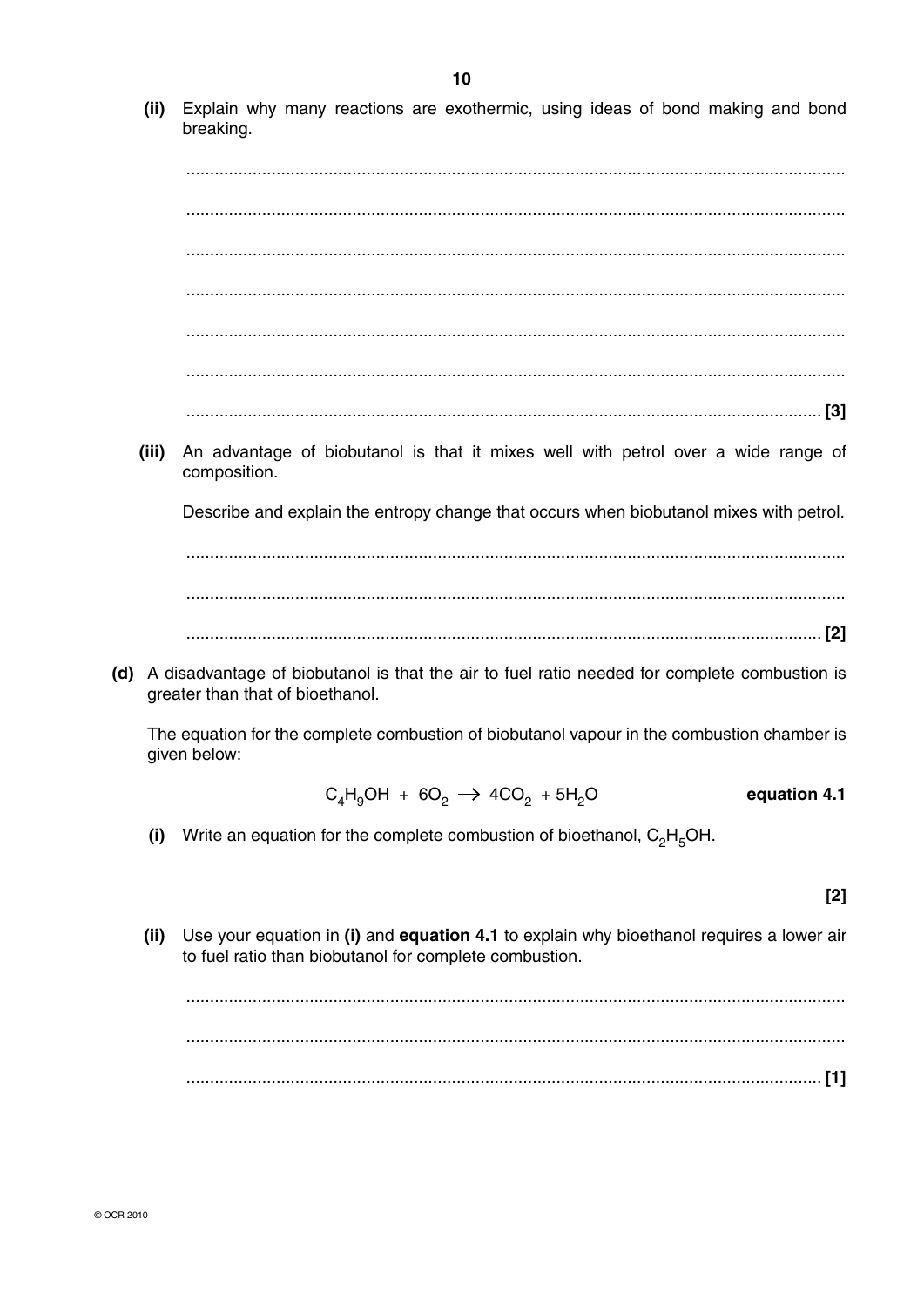(e) The use of biofuels as replacements for petroleum based fuels involves benefits and disadvantages.

Other than financial cost, suggest:

 $(i)$ two benefits of using biofuels.

(ii) one disadvantage of using biofuels.

[Total: 16]

## **END OF QUESTION PAPER**